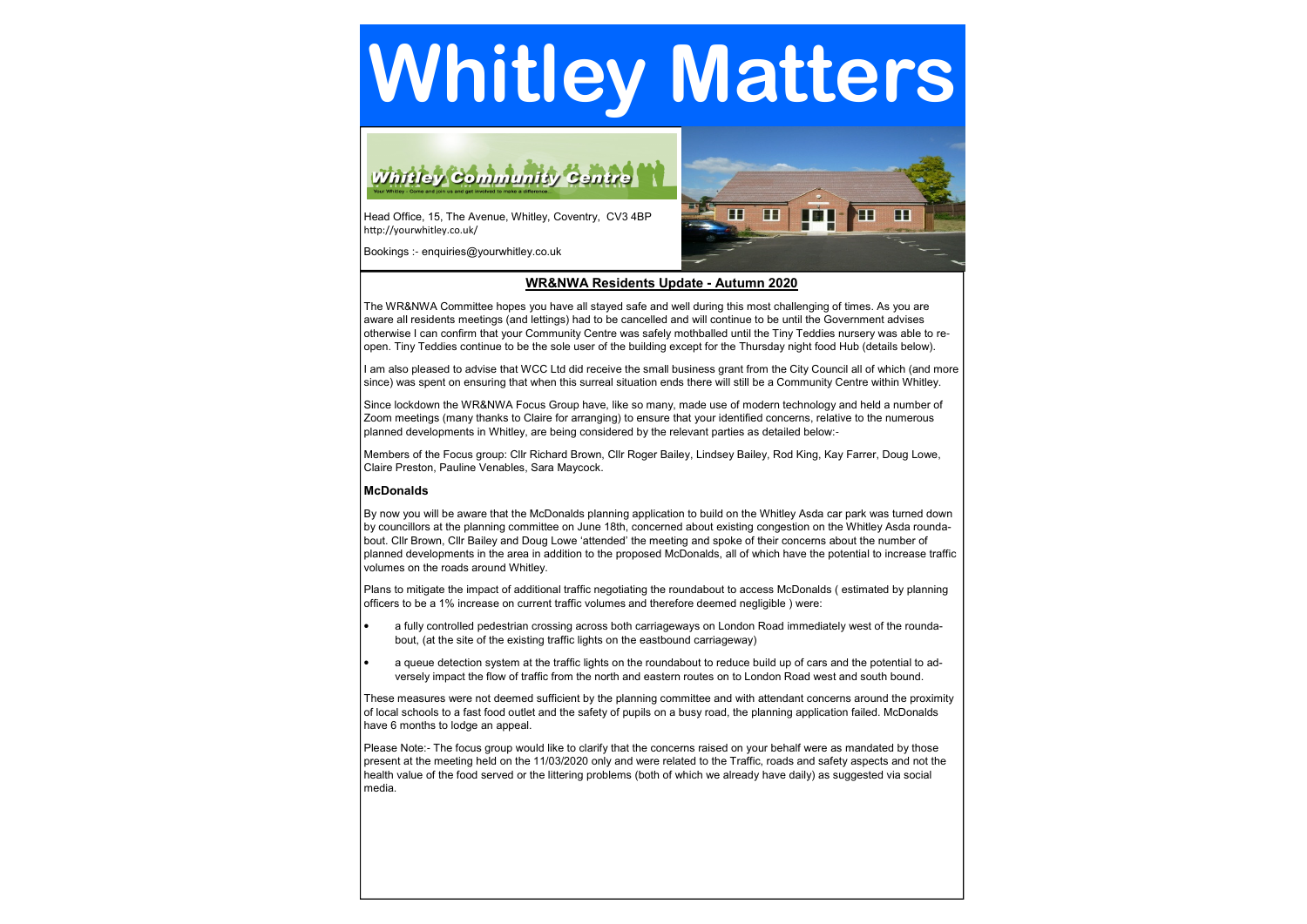Continued :-

#### Other developments approved and in**-**progress

#### Charterhouse Heritage Park

Work is in progress to install a car park and toucan crossing (for cyclists and pedestrians) and a 30 mph speed limit has been implemented from the Asda roundabout up to the ring road to assist traffic flow and pedestrian safety in anticipation of the visitors expected. It is hoped to open the site to visitors in 2021. The new tucan crossing will give safe access to the cemertary.

# Airport Retail Park

With additional recent developments on the site (Aldi and a new car showroom ) and retail units now fully occupied, traffic congestion on to and off the site has significantly increased, not helped by a woefully inadequate traffic island. This is causing serious tailbacks towards Toll Bar roundabout and problems for Stonehouse residents trying to enter and exit their estate

#### City Fibre installation

This is work in progress and as we all know by now, has been badly timed and executed in relation to schools' re-opening, with the blocking of road and footpath accesses on the Whitley estate and associated health and safety issues and stretched nerves in trying to get children to and from school. A meeting with the Council's project lead is being organised by the Focus group to seek an explanation of the poor timing and what the project ultimately is intended to achieve.

# Developments in the pipeline

# The Materials Recycling Facility

Layla Shannon, project manager for the development, attended a recent Focus group meeting by invitation. It is clear that discussions are well underway around plans to site the facility immediately adjacent to the existing Whitley Incinerator. The facility will be a state-of-the-art installation designed to maximise recycling rates for 7 partnering LAs including Coventry, and tackle head on the increasing costs of recycling with the collapse of markets in the Far East. The implications for Whitley residents are an additional 86 vehicle movements (maximum) per day in and out of the Whitley depot entrance immediately adjacent to Asda. These will be a combination of bin lorries carrying 5 tonnes and articulated lorries carrying 26 tonnes of raw or sorted recyclates into and out of the plant. They will access the depot on a bookable basis and will negotiate the Asda roundabout, either once or twice, depending on which direction they are coming from, inevitably adding to existing traffic volumes on the roundabout. Added to this will be between 50 and 100 workers own vehicles coming into and out of the site at the beginning and end of each shift. All of this additional traffic has the potential to make the roads on to and off the Whitley estate impossible to enter or exit.

#### Homes England/Severn Trent Pumping Station site

Groundworks are in progress in anticipation of an expected planning application for up to 325 homes on the London Road site. Exit roads will be sited 2 on the London Road and 1 on Allard Way clearly bring between 600 to 700 additional cars on to surrounding roads at peak times, significantly adding to the existing traffic problems. It will also have implications for access to Whitley schools bringing additional traffic on to the estate, as well as increasing pressure of demand for school places and local health services as, to our knowledge, no such services are being included in the development. A virtual consultation event will run from Monday 21st September to Sunday 4th October. https://vpc.tetratecheurope.com/he/ whitley/?fbclid=IwAR2oVXqNRKQ9JNbOLiAvT6W2eV-b8o01t9mEq1gTsBPkuIKQmmXyoZb-zpA

The efforts of the Focus group are concentrating on finding constructive ways to mitigate the existing or anticipated impact of the various developments (approved or in discussion) on local roads through our local Councillors Richard Brown and Roger Bailey who have been excellent in their support for residents' concerns.

It also remains our absolute aim to ensure that both the Focus group members and our supportive Councillors are engaged at the earliest phase of any and all proposed planned developments. We are also trying to ensure that the potential combined effects of all planned developments are considered by planning officers within each feasibility report.

It remains the intention of the WR&NWA to challenge Homes England on how they intend to meet the requirements of the Green New Deal in accordance with Coventry councils air quality plan.

If you have any comments or suggestions on this update please e-mail - Lindsey Bailey (lindseyb57@gmail.com) and we will consider it at the next meeting.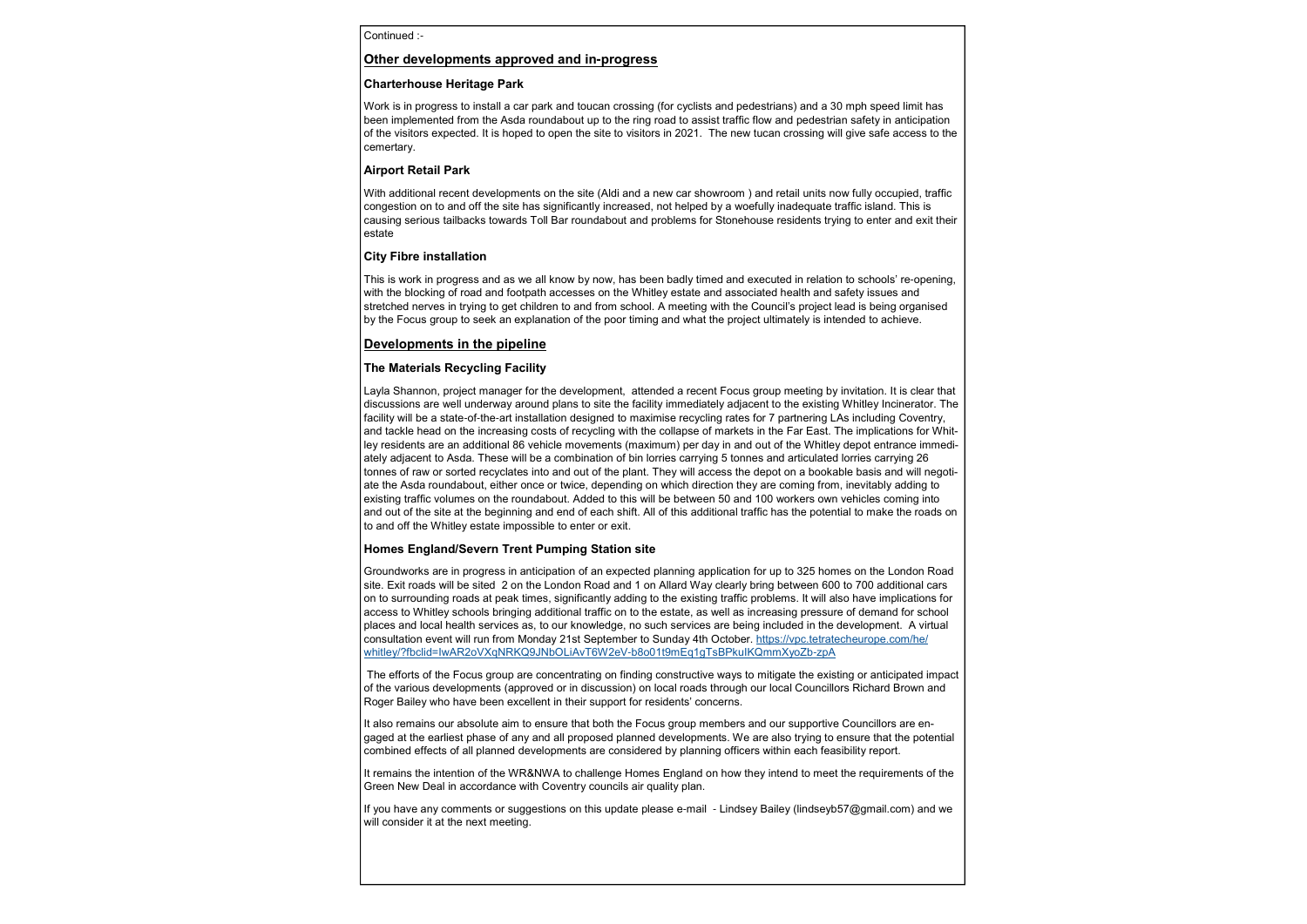### Residents' Matters

Thank You to all those who have raised the following issues of concern which are as follows:-

# Fly Tipping

Whitley and the wider area has been plagued by regular littering and fly tipping incidents. Our thanks go to Derek Robinson for his diligence, regular reporting and his ongoing campaign for the installation of temporary CCTV cameras adjacent to the regular hotspots.

Please e-mail me your views on this proposal and if a significant number of you feel the same we will pursue this via the City Council.

#### Dog Fouling

Yet again the actions of irresponsible dog owners continue to be reported within our Community. Can we please have your thoughts on where we go with this problem, are more bins needed? If so where do we need them?

Do we really have to start reporting members of our own Community to the Council? Again your thoughts please.

#### St James Church **-** Abbey Road

As you have probably read the Covid restrictions have seriously impacted Church finances and they are looking to raise a £1000 in sponsorship towards maintenance costs. Some of the congregation intend running up and down the church steps and are looking for people to sponsor them.

If you are able to help please use the Just Giving page—

https://www.justgiving.com/crowdfunding/anne-richards

#### Cheylesmore Community Library

Community stalwart Hazel Hill reports that the click and collect service started in September. For opening times and all you need to know to make the most of this service please ring 02476 832314.

# COMMUNICATION (AND A LITTLE HELP FROM A FRIENDLY WEBSITE UPDATER REQUESTED PLEASE).

The Focus group have pondered over the last few months on how, being unable to meet, would be the best way to communicate progress on the ongoing issues and how to pick up on and progress your concerns.

This has to include of course the challenge of how we reach everyone within the community, especially those who might not have access to social media or indeed the wherewithal to understand or indeed use it.

We have decided that this newsletter will be :-

- a) Emailed out to all contacts included in the Monthly meeting invite,
- b) Uploaded onto the Whitley Residents Facebook site, and Nextdoor
- c) Included within Roger and Paulines fortnightly Residents update -

https://cheylesmoreward.wixsite.com/teamcheylesmore

d) - Posted through your door if you live in Whitley, Stonehouse and parts of Cheylesmore

(Printing and distribution sponsored by WCC Ltd)